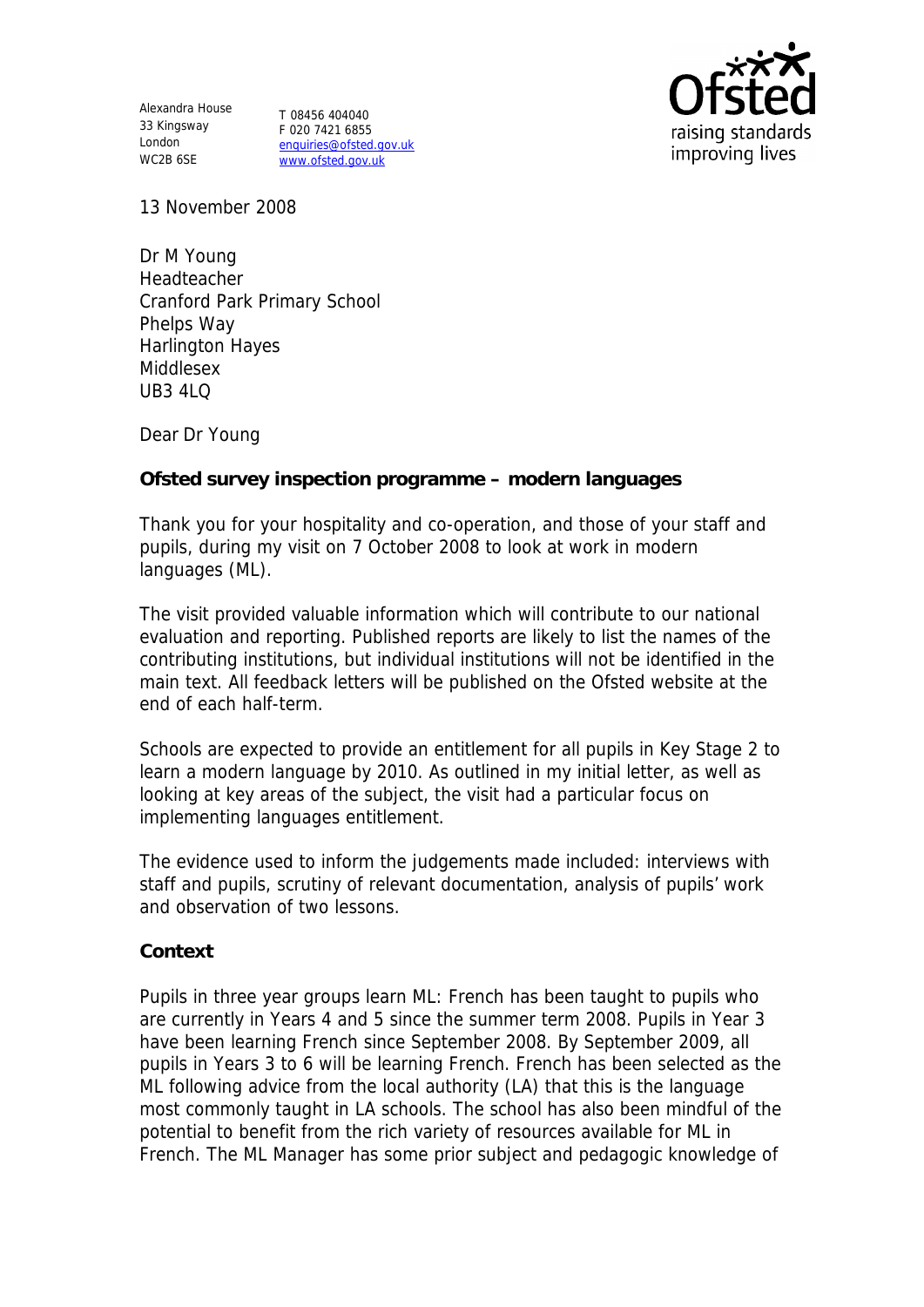French. The school also carried out a survey of staff language competency which revealed that French was the most common ML.

**Achievement and standards** 

- From their starting points, pupils' achievement is satisfactory.
- Pupils achieve satisfactorily in listening and speaking. They listen attentively and respond with accuracy to familiar spoken words and short phrases, for example: simple greeting phrases. During the subject survey visit, pupils were keen to demonstrate to the inspector the role play dialogues they have been learning.
- Their pronunciation and intonation are satisfactory. Teachers use recordings of native speakers to support pupils' in developing their pronunciation and there is some explicit teaching of sound spelling links.
- Pupils are introduced to some written forms of the new vocabulary they are learning which is also developing their reading skills.
- They behave well and show positive attitudes to learning languages.
- In lessons, pupils enjoy opportunities to work together in pairs and in small groups. For example: in a Year 5 lesson pupils playing 'Lotto' helped each other to check their numbers, promoting their good social skills.
- Pupils are clear why learning languages is important, for example: to get ready for going to secondary school and for their future economic well-being. They are also aware of the value of learning French in helping them to learn other languages at a later stage in their lives.

**Quality of teaching and learning in ML**

- Teaching and learning are satisfactory.
- The teachers' knowledge of the language is satisfactory for the level at which the pupils are currently working. The teachers' pronunciation is generally careful and accurate and supported well with online recordings of native speakers.
- Teachers use computers well to enhance teaching. For example, in a Year 4 lesson the teacher displayed pictures of a well-known cartoon family to support the introduction of family vocabulary. This captured the pupils' interest well. In another lesson, pupils in Year 5 practised their pronunciation of numbers in French listening to online native speaker recordings. However, pupils do not yet make use of computers to enhance their independent learning and their computer skills in French.
- Teachers use praise in lessons to acknowledge pupils' efforts. However, there is no system for checking how well pupils are making progress and marking is not used to make clear to pupils what the next steps are in their learning.
- All pupils in Years 3, 4 and 5 are included in ML lessons and no pupils are withdrawn from ML. Teachers' planning includes some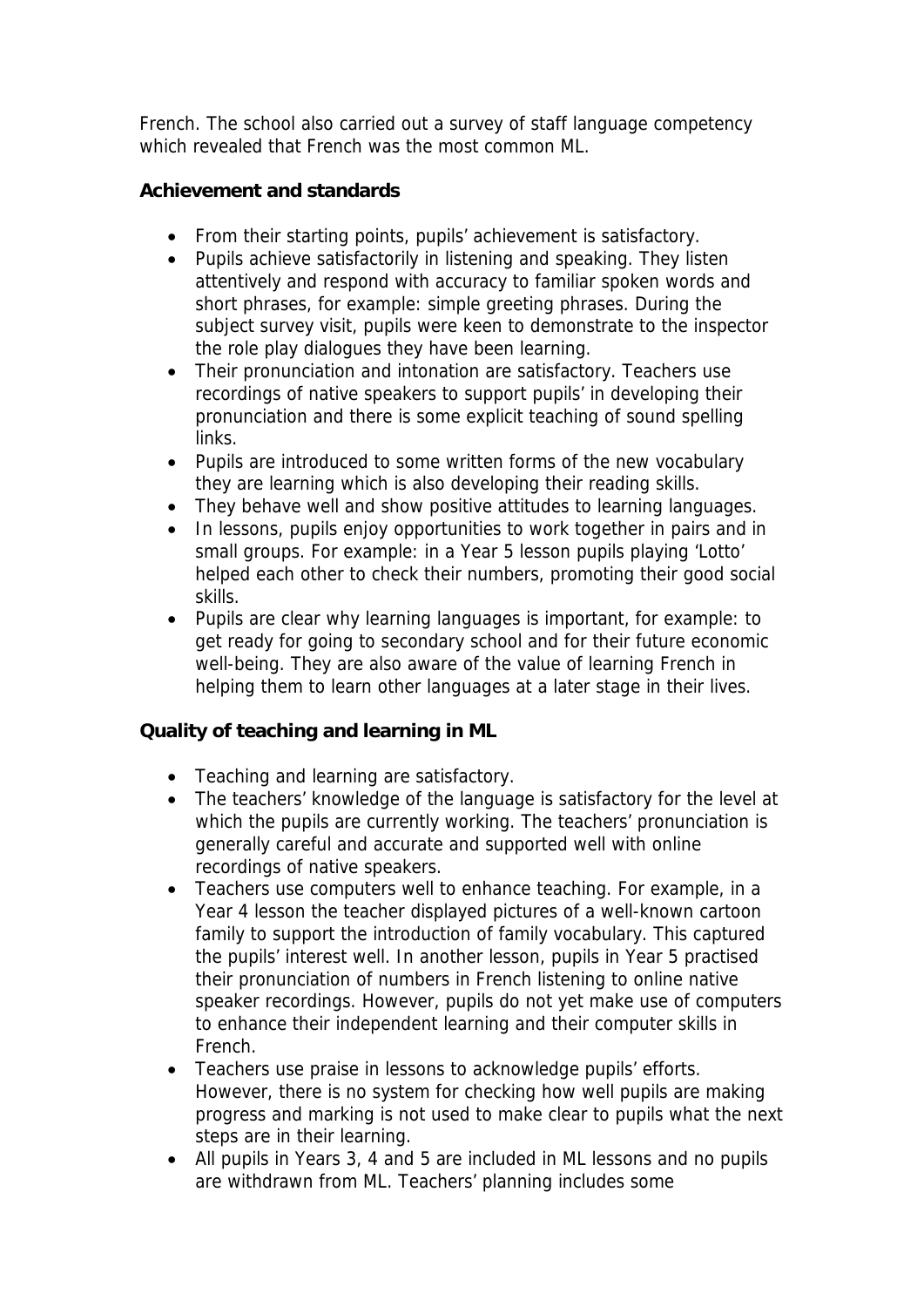differentiation, such as opportunities for more able pupils to deduce the meaning of new language and partner work so that those who find literacy more difficult are supported. However, teachers do not always plan tasks consistently well matched to pupils' learning needs.

## **Quality of curriculum**

- Pupils are motivated to learn because they enjoy the games and fun tasks they are given to do. They enthuse about singing songs, counting, doing role-play conversations and learning new language.
- Pupils in Years 3 to 5 have one 30-minute lesson per week. The class teachers teach the foreign language. There is an expectation that class teachers will plan opportunities for pupils to practise new ML language in a variety of other curriculum subjects in order to give an additional 30 minutes review and practise time per week. However, this is not formally monitored.
- The strengths of this model lie in the knowledge class teachers have of their individual pupils and their individual learning needs. However, in this very large primary school, this involves developing ten teachers' knowledge. The sustainability of this model depends on continued enthusiasm and recruitment of staff to deliver ML; on the quality of schemes of work and teachers' planning to ensure progression and that tasks are appropriately challenging for all pupils; and on ensuring pupils have systematic opportunities throughout each week to review and practise new ML language across the curriculum. The school is aware also that teachers in Years 5 and 6 will require higher language skills in order to ensure progression in ML learning for pupils across the key stage.
- The scheme of work (SoW) is based on the qualifications and curriculum authority (QCA) units. So far the scheme developed for teacher use is limited to the early units. Reference to the Key Stage 2 Framework and the five headings is limited at this stage and there is little differentiation, extension or support work identified to help teachers who have limited subject knowledge and confidence. Pupils' work is uneven between classes as a result of the variation in the subject knowledge and confidence of teaching staff across classes.
- Many pupils at the school speak languages other than English at home. The school celebrates this. Pupils respond positively to the languages spoken by their peers. For example in a Year 5 lesson pupils who could speak Arabic and Portuguese volunteered to count 1-10 as an introduction to counting in French.

**Leadership and management of ML**

• The school is very supportive of ML. Your commitment to ML is seen in the appointment of the ML manager, in allocating time for training during staff meetings, in your investment in resources and in starting ML in good time for the 2010 deadline.